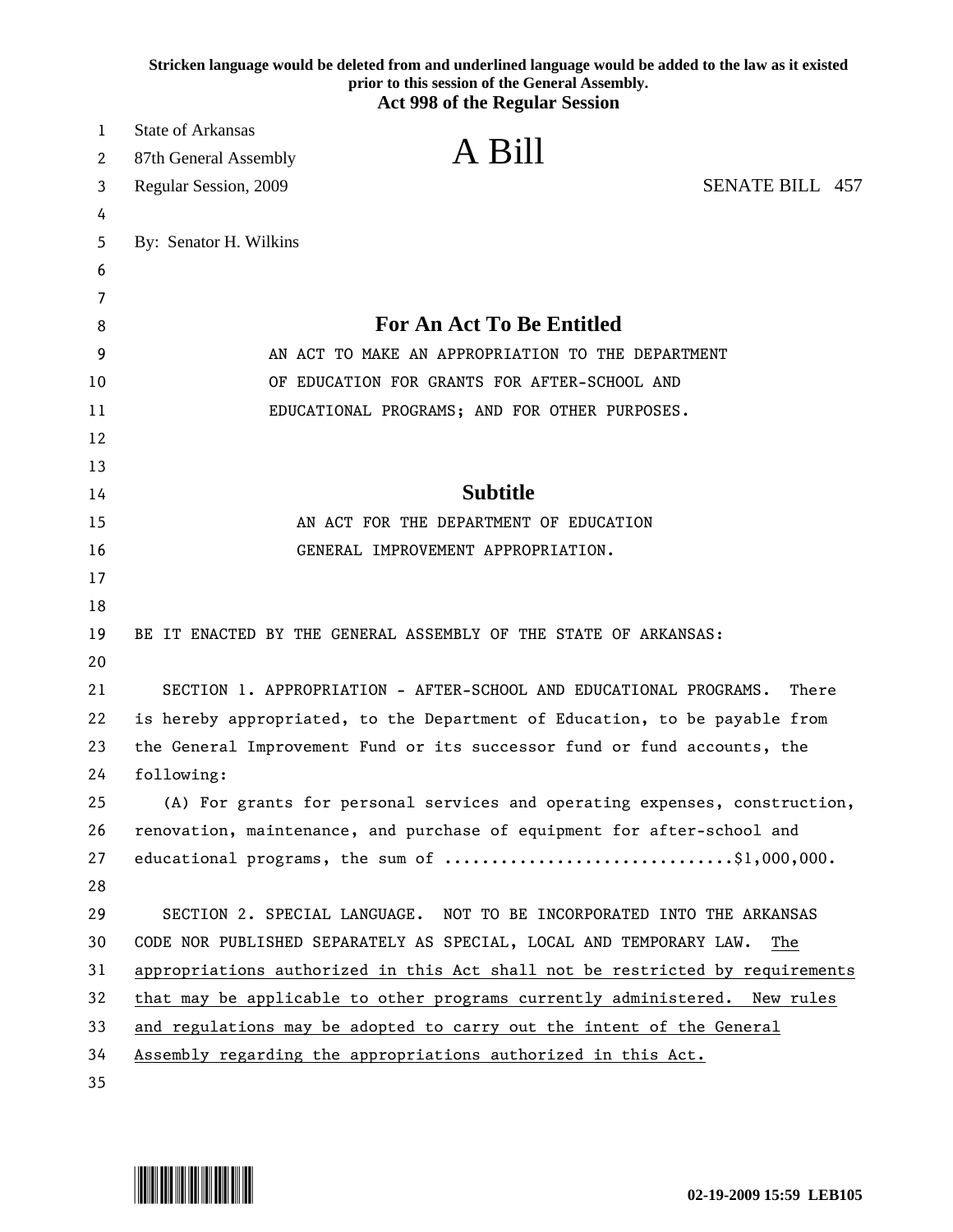1 SECTION 3. DISBURSEMENT CONTROLS. (A) No contract may be awarded nor 2 obligations otherwise incurred in relation to the project or projects 3 described herein in excess of the State Treasury funds actually available 4 therefor as provided by law. Provided, however, that institutions and 5 agencies listed herein shall have the authority to accept and use grants and 6 donations including Federal funds, and to use its unobligated cash income or 7 funds, or both available to it, for the purpose of supplementing the State 8 Treasury funds for financing the entire costs of the project or projects 9 enumerated herein. Provided further, that the appropriations and funds 10 otherwise provided by the General Assembly for Maintenance and General 11 Operations of the agency or institutions receiving appropriation herein shall 12 not be used for any of the purposes as appropriated in this act.

13 (B) The restrictions of any applicable provisions of the State Purchasing 14 Law, the General Accounting and Budgetary Procedures Law, the Revenue 15 Stabilization Law and any other applicable fiscal control laws of this State 16 and regulations promulgated by the Department of Finance and Administration, 17 as authorized by law, shall be strictly complied with in disbursement of any 18 funds provided by this act unless specifically provided otherwise by law. 19

20 SECTION 4. LEGISLATIVE INTENT. It is the intent of the General Assembly 21 that any funds disbursed under the authority of the appropriations contained 22 in this act shall be in compliance with the stated reasons for which this act 23 was adopted, as evidenced by the Agency Requests, Executive Recommendations 24 and Legislative Recommendations contained in the budget manuals prepared by 25 the Department of Finance and Administration, letters, or summarized oral 26 testimony in the official minutes of the Arkansas Legislative Council or 27 Joint Budget Committee which relate to its passage and adoption.

28

29 SECTION 5. EMERGENCY CLAUSE. It is found and determined by the General 30 Assembly, that the Constitution of the State of Arkansas prohibits the 31 appropriation of funds for more than a one (1) year period; that the 32 effectiveness of this Act on July 1, 2009 is essential to the operation of 33 the agency for which the appropriations in this Act are provided, and that in 34 the event of an extension of the Regular Session, the delay in the effective 35 date of this Act beyond July 1, 2009 could work irreparable harm upon the 36 proper administration and provision of essential governmental programs.